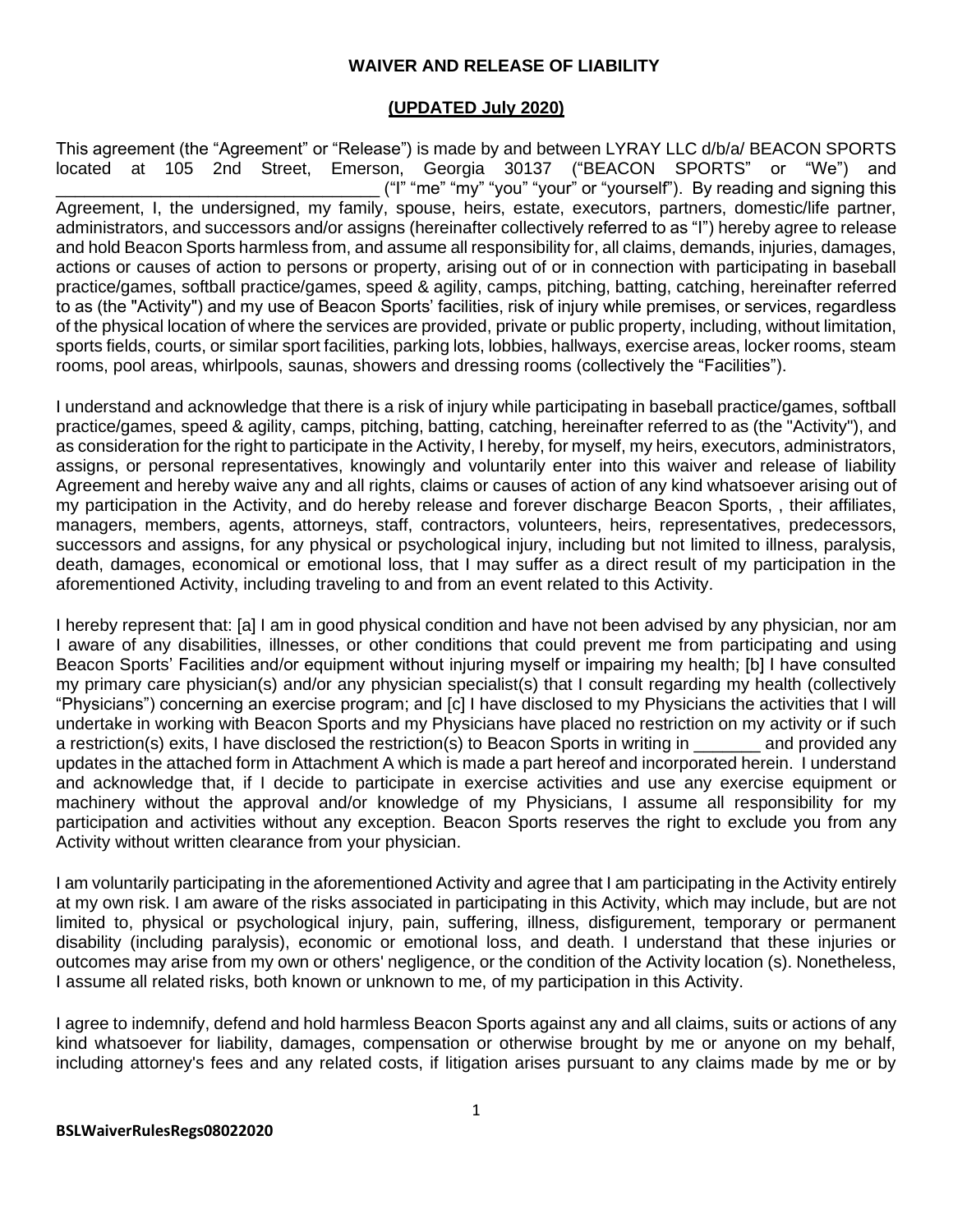anyone else acting on my behalf. If Beacon Sports incurs any of these types of expenses, I hereby agree to fully reimburse Beacon Sports.

I certify that I have sufficient life, health, accident and/or disability insurance to cover any injury or damage I may cause or suffer while participating in the above-mentioned activities, in any form or location/venue, or else I agree to bear the costs of such injury or damage myself.

I acknowledge that Beacon Sports and their directors, officers, contractors, volunteers, representatives and agents are not responsible for errors, omissions, acts or failures to act of any party or entity conducting a specific event or activity on behalf of Beacon Sports.

I acknowledge that this Activity may involve a test of a person's physical and mental limits and may carry with it the potential for death, serious injury, and economic or property loss. The risks may include, but are not limited to, those caused by terrain, facilities, temperature, weather, lack of hydration, condition of participants, equipment and actions of others, including but not limited to, participants, volunteers, spectators, coaches, event officials and event monitors, and/or producers of the event.

I acknowledge that I have carefully read and understand the CDC Concussion Awareness Program. This document can be found on [www.Beaconsports.com](http://www.beaconsports.com/) or by visiting [www.cdc.gov/headsup/youthsports](http://www.cdc.gov/headsup/youthsports) This Concussion Awareness Program document is also posted at the entrance of Beacon Sports.

I acknowledge that I have carefully read this "waiver and release" and fully understand that it is a release of liability. I expressly agree to release and discharge Beacon Sports and all of its affiliates, managers, members, agents, attorneys, staff, contractors, volunteers, heirs, representatives, predecessors, successors and assigns, from any and all claims or causes of action and I agree to voluntarily give up or waive any right that I otherwise have to bring a legal action against Beacon Sports for personal injury or property or other damage.

To the extent that statute or case law does not prohibit releases for negligence, this Release is also for negligence on the part of Beacon Sports, its agents, and employees. In the event that I should require medical care or treatment, I agree to be financially responsible for any costs incurred as a result of such treatment. I hereby represent and affirm that I have adequate and appropriate insurance to provide coverage for such medical expense. I UNDERSTAND AND AGREE THAT Beacon Sports WILL NOT PAY FOR ANY COST OR EXPENSES INCURRED BY ME IF I AND/OR MY CHILD(REN) ARE INJURED. I hereby represent, affirm and I certify that I am physically able to participate in all activities at the Location without aid or assistance. I further certify that I am willing to assume the risk of any medical or physical condition that I may have.

I acknowledge that I have read the rules, (the "Beacon Sports Safety Standards, Rules and Regulations" outlined below and also found on Beacon Sports website, [www.beaconsports.com](http://www.beaconsports.com/) governing my and/or my child(ren)'s participation in any activities at the Location. I certify that I have explained the Beacon Sports Rules to the child(ren) listed in this waiver. I understand that the Beacon Sports Rules have been implemented for the safety of all guests at the Location, including myself, my player(s), my team(s) my students and/or my child(ren). I acknowledge that failure to follow the rules could result in the expulsion of myself, my player(s), my team(s), my students and/or my child(ren) from the Location.

In the event that any damage to equipment or facilities occurs as a result of my or my family's willful actions, neglect or recklessness, I acknowledge and agree to be held liable for any and all costs associated with any actions of neglect or recklessness.

This Agreement was entered into at arm's-length, without duress or coercion, and is to be interpreted as an agreement between two parties of equal bargaining strength. Both the Participant, and Beacon Sports agree that this Agreement is clear and unambiguous as to its terms, and that no other evidence will be used or admitted to alter or explain the terms of this Agreement.

#### **BSLWaiverRulesRegs08022020**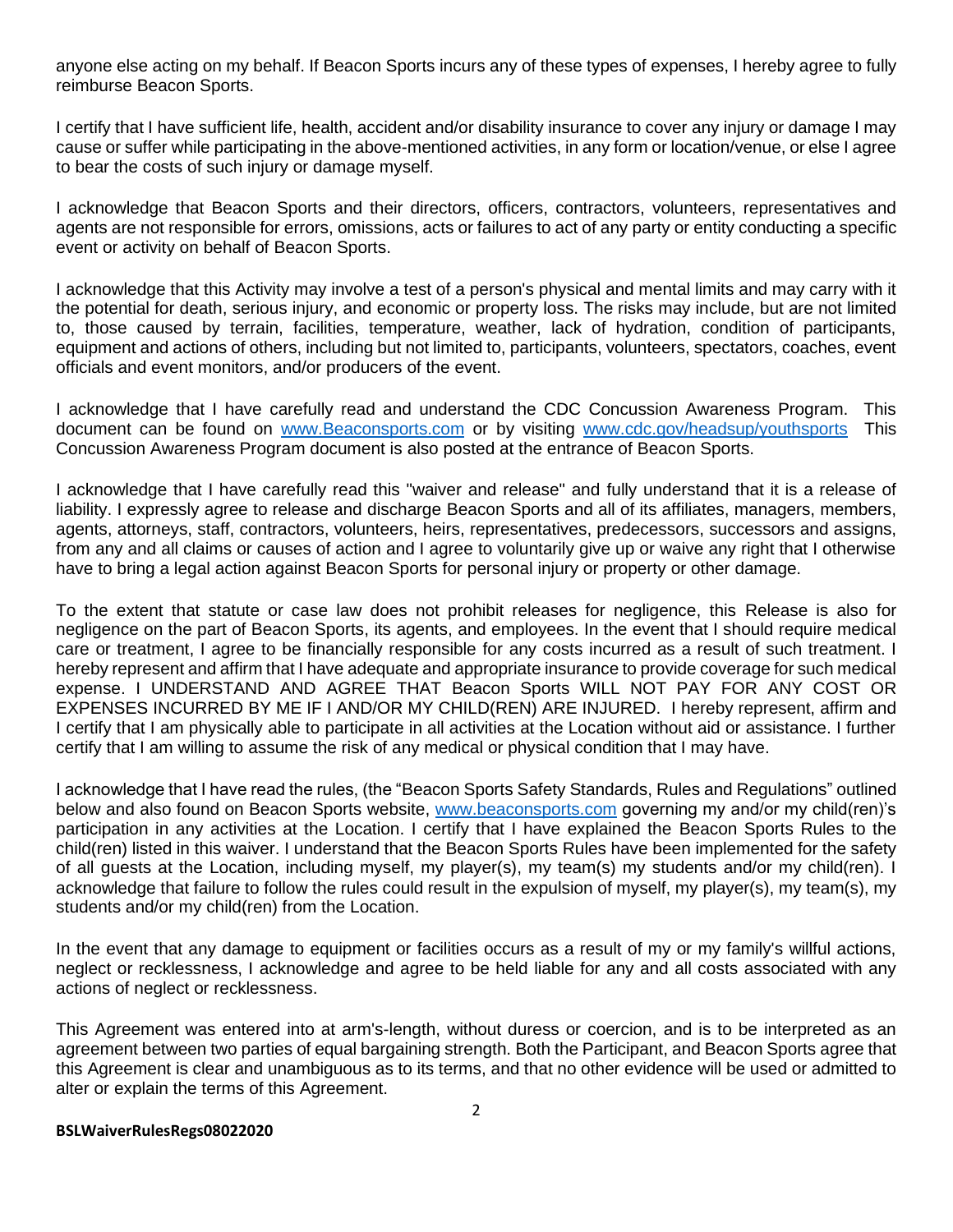In the event that any provision contained within this Release of Liability shall be deemed to be severable or invalid, or if any term, condition, phrase or portion of this Agreement shall be determined to be unlawful or otherwise unenforceable, the remainder of this Agreement shall remain in full force and effect, so long as the clause severed does not affect the intent of the Parties.

## **SUPPLEMENTAL WAIVER/RELEASE FOR COMMUNICABLE DISEASES INCLUDING COVID-19**

In consideration of being allowed to participate in sports and athletic activities at Beacon Sports as well as related events and activities, the undersigned hereby acknowledges, appreciates, and agrees that:

1. Participation includes possible exposure to and illness from infectious diseases including but not limited to MRSA, HIV, influenza, and COVID-19. While particular rules and personal discipline may reduce this risk, the risk of serious illness and death does exist; and,

- 2. I KNOWINGLY AND FREELY ASSUME ALL SUCH RISKS, both known and unknown, EVEN IF ARISING FROM THE NEGLIGENCE OF THE RELEASEES or others, and assume full responsibility for my participation; and,
- 3. I willingly agree to comply with the stated any and all eustomary terms and conditions for participation as it regarding protection against infectious diseases. This includes rules on hygiene, social distancing and use of personal protection equipment, including, without limitation, mask wearing and the monitoring of my temperature.
- 4. If I observe and any lack of compliance with instructions, unusual or significant hazard during my presence or participation, I agree to remove myself from participation and bring such noncompliance or hazard to the attention of the nearest official immediately; and,
- 5. I, for myself and on behalf of my heirs, assigns, personal representatives and next of kin, HEREBY RELEASE AND HOLD HARMLESS LYRAY LLC (DBA Beacon Sports) their officers, officials, agents, and/or employees, other participants, sponsoring agencies, sponsors, advertisers, and if applicable, owners and lessors of premises used to conduct the event ("RELEASEES"), WITH RESPECT TO ANY AND ALL ILLNESS, DISABILITY, DEATH, or loss or damage to person or property, WHETHER ARISING FROM THE NEGLIGENCE OF RELEASEES OR OTHERWISE, to the fullest extent permitted by law.
- 6. I hereby agree that if I or members of my household, school or workplace are diagnosed as positive for the COVID-19 virus, I will immediate notify Beacon Sports of the diagnosis and will not attend any Beacon Sports events until cleared medically by a physician, which shall include two (2) negative tests and after a 14-day isolation period.
- 7. If you, a member of your household, family or friends are consider to have higher risk factors and may be more susceptible to contacting an illness, it is highly recommended that that person avoid attending any Beacon Spots activities.

## **I HAVE READ THIS RELEASE OF LIABILITY AND ASSUMPTION OF RISK AGREEMENT, FULLY UNDERSTAND ITS TERMS, UNDERSTAND THAT I HAVE GIVEN UP SUBSTANTIAL RIGHTS BY SIGNING IT, AND SIGN IF FREELY AND VOLUNTARILY WITHOUT ANY INDUCEMENT.**

| Name of participant: |  |
|----------------------|--|
|----------------------|--|

| Participant signature: |  |
|------------------------|--|
|------------------------|--|

Date signed: \_\_\_\_\_\_\_\_\_\_\_\_\_\_\_\_\_\_\_\_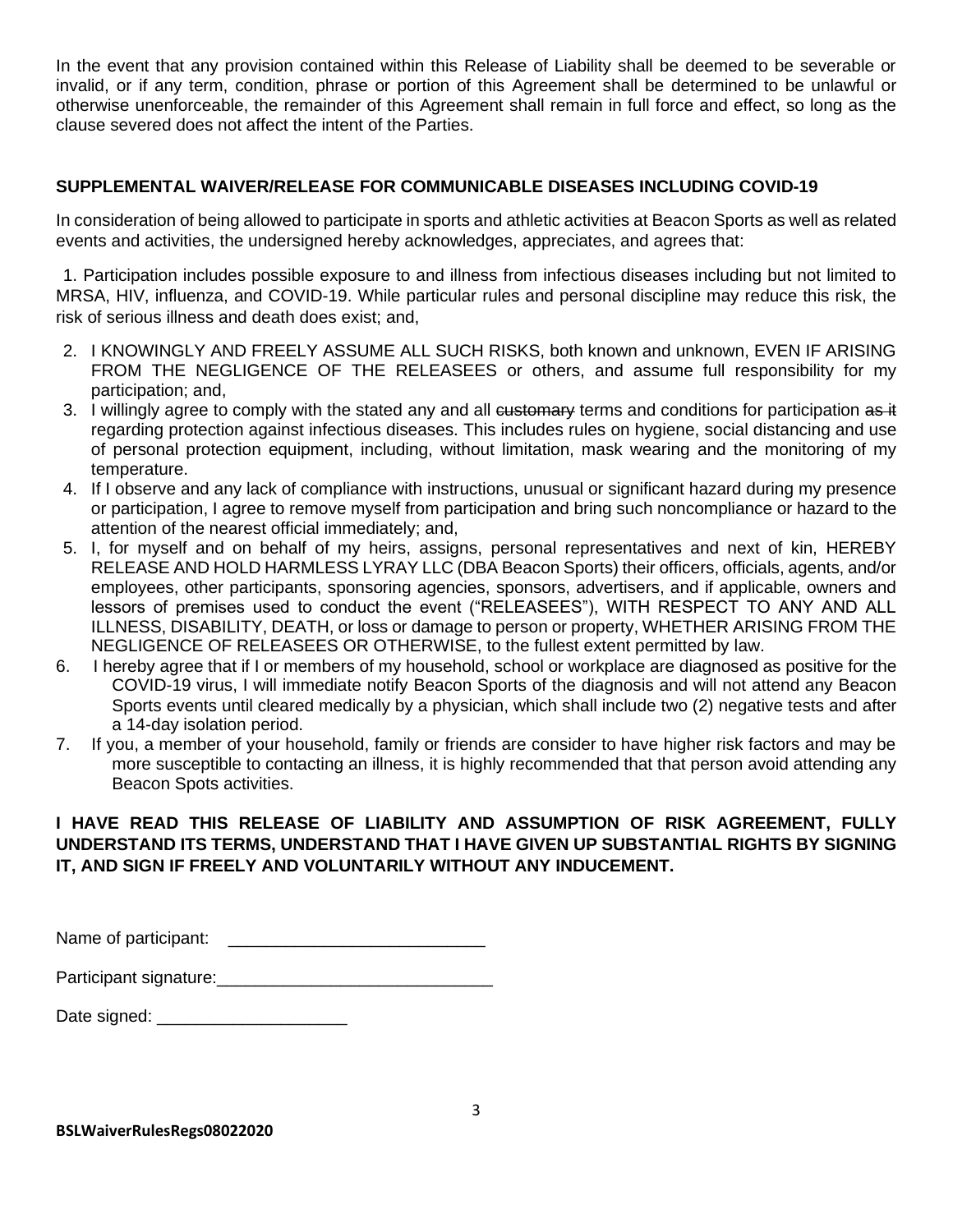## **FOR PARTICIPANTS OF MINORITY AGE (UNDER AGE 18 AT THE TIME OF REGISTRATION)**

This is to certify that I, as parent/guardian, with legal responsibility for this participant, have read and explained the provisions in this waiver/release to my child/ward including the risks of presence and participation and his/her personal responsibilities for adhering to the rules and regulations for protection against communicable diseases. Furthermore, my child/ward understands and accepts these risks and responsibilities. I for myself, my spouse, and child/ward do consent and agree to his/her release provided above for all the Releasees and myself, my spouse, and child/ward do release and agree to indemnify and hold harmless the Releasees for any and all liabilities incident to my minor child's/ward's presence or participation in these activities as provided above, EVEN IF ARISING FROM THEIR NEGLIGENCE, to the fullest extent provided by law.

Name of parent/legal guardian: \_\_\_\_\_\_\_\_\_\_\_\_\_\_\_\_\_\_\_\_\_\_

Parent or legal guardian/signature:<br>

Date signed: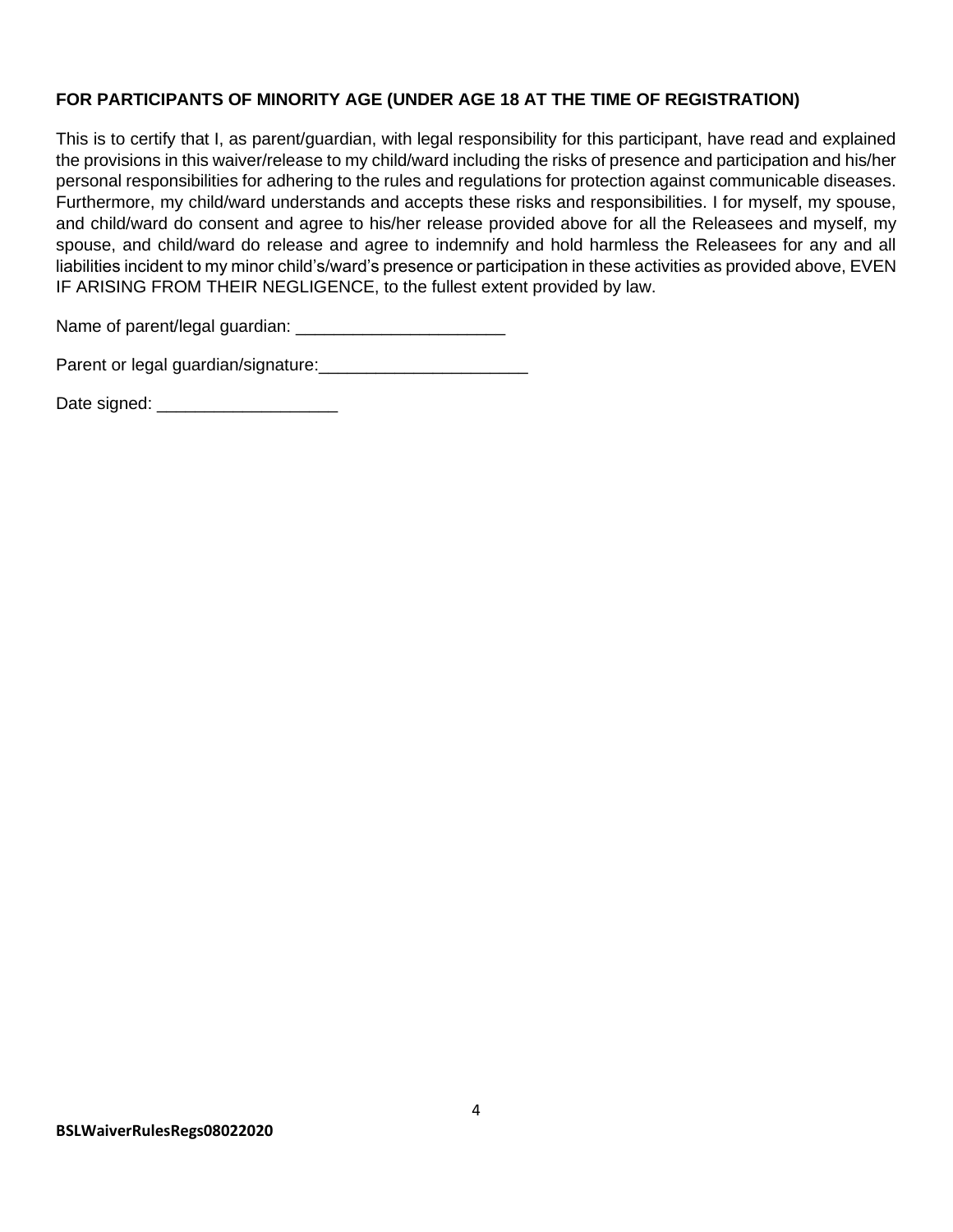### **SAFETY STANDARDS, RULES AND REGULATIONS (rev.July 2020)**

*Any person unwilling to comply with the Safety Standards, Rules and Regulations of Beacon Sports may be denied access to, and shall not be entitled to any refunds from Beacon Sports.*

## **1. SAFETY STANDARDS:**

A. All participants under 16 must be **accompanied** by either a coach, guardian or parent while in the arena.

B. Beacon Sports utilizes **security cameras** on-site which records video and audio of patrons of the facility. By entering Beacon Sports you are consenting to being videotaped while in the facility.

C. Parents and other visitors are encouraged to **view activities through the windows in the reception area**. However, parents and visitors may, at their own risk (as they will not be covered by insurance) be seated on the benches located in the designated areas on the sidelines behind the nets to view activities, to the extent of available space, as long as they do not interfere with the players.

D. Sneakers, turf shoes or molded cleats no longer than 1/2 inch are the only type of footwear that may be worn on the turf fields, **NO METAL CLEATS CAN BE WORN INSIDE BEACON SPORTS AT ANY TIME**.

E. All participants must wear shoes, shirts and pants at all times and must wear protective gear (ie Helmets, Pads, chest protectors, etc.) based on their activity, and, if instructed, personal protection equipment including, without limitations, masks.

F. Batters must wear batting helmets inside the batting cages at all times

G. Any person injured at Beacon Sports must file an incident report at the front desk prior to leaving the facility **on the date of the incident.** This can be filed by either the athlete **(16 years and older only)**, parent, coach, or guardian.

H. NO MORE THAN 4 PARTICIPANTS PER BATTING CAGE WILL BE ALLOWED INCLUDING THE PERSON PITCHING THE BALL AT A BATTER.

I. The parking lot at Beacon Sports may not be utilized for anything other than parking vehicles (i.e. no ball playing, skateboarding, etc...). Any person violating this regulation shall be personally and vicariously liable for any damage caused to persons or property.

J. No running, or throwing or kicking of any balls, frisbees, or any other objects, etc. whatsoever, is permitted in any of the interior areas of Beacon Sports other than on the turf field.

# **2. FOOD, DRINK, SMOKING & GARBAGE**

A. NO FOOD of any type may be brought onto the turf fields or sidelines. Food may only be eaten in the interior common areas of the facility. This includes "Sunflower Seeds," "GUM" and Candies."

B. Smoking or vaping of any kind is absolutely prohibited while inside Beacon Sports. **No chewing tobacco may be utilized by any person while inside Beacon Sports.**

C. Drinks of any type MUST BE contained within a sports bottle or container with lid.

D. No alcoholic beverages of any type are allowed on Beacon Sports premises at any time.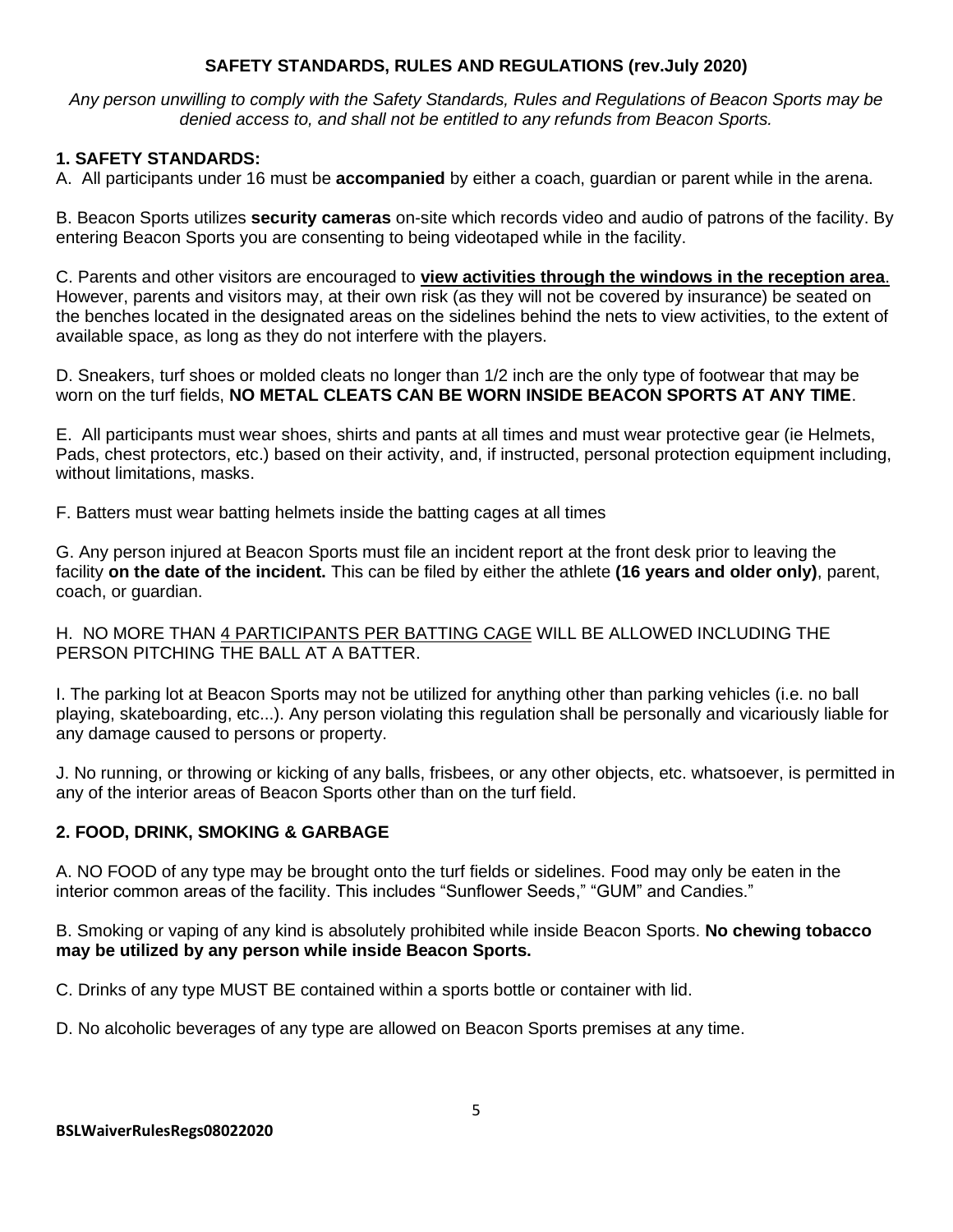E. Coaches/parents/participants are responsible for **ensuring that all waste/garbage** generated by them, any minors accompanying them and any individuals/groups under their direction or control is removed from the turf fields and placed in appropriate receptacles prior to leaving the field.

## **3. DAMAGE TO BEACON SPORTS PROPERTY**

A. No person (whether or not participating in an activity) may pull, hang onto or harm any of the netting surrounding the turf fields.

B. Any person causing damage to the property of Beacon Sports shall be held accountable to reimburse Beacon Sports, in full, for all repair or replacement expenses arising from such conduct.

C. No person may pull or tug on, or otherwise remove or attempt to remove, turf fibers or grass from the turf fields. See Rule '2B', above, as to responsibility for damages.

D. No person (whether or not participating in an activity) may cause damage to the walls, insulation or any other structures or fixtures of Beacon Sports, other than damage which accidentally occurs while participating in a scheduled activity. See Rule '2B', above, as to responsibility for damages.

E. Beacon Sports reserves the right to assess and collect damages from any persons who violate any rules and/or regulations of the facility or cause damage to any person or property.

### **4. Behavior/Conduct**

A. NO SPITTING is permitted on the PRACTICE ARENA fields.

B No discourteous behavior or arguing with employees, officials or management of Beacon Sports shall be permitted by any participant, fan, visitor, patron or other person entering Beacon Sports.

C. No altercations of any type (physical or verbal) shall be permitted on the premises (inside or outside) of Beacon Sports, including, but not limited to, between participants, coaches, friends, family members, visitors, etc... or with representatives or employees of Beacon Sports.

D. Any improper conduct shall subject the violator to the full consequences of the law and/or reasonable disciplinary action (ejection, suspension or denial of future access to Beacon Sports, all of which shall occur without any refund to the violator(s)) as deemed necessary and appropriate by Beacon Sports.

E. No refunds shall be provided to any person ejected or suspended.

### **5.FEES, GENERAL TERMS AND CONDITIONS**

A. All fees must be **paid in full prior to the first date** of any reserved time, league, or contract unless otherwise agreed to in writing by Beacon Sports.

B. All fees paid to Beacon Sports are non-refundable. Registrants shall not be permitted to pay pro-rated fees.

C. A \$40 handling fee shall be charged for any check that is dishonored and must be paid in full as a condition of any additional utilization of fields/courts at Beacon Sports

D. A 6% handling fee shall be charged as to any credit card transaction that is dishonored or must otherwise be reversed due to matters not attributable to Beacon Sports and must be paid in full as a condition of any additional utilization of fields at Beacon Sports.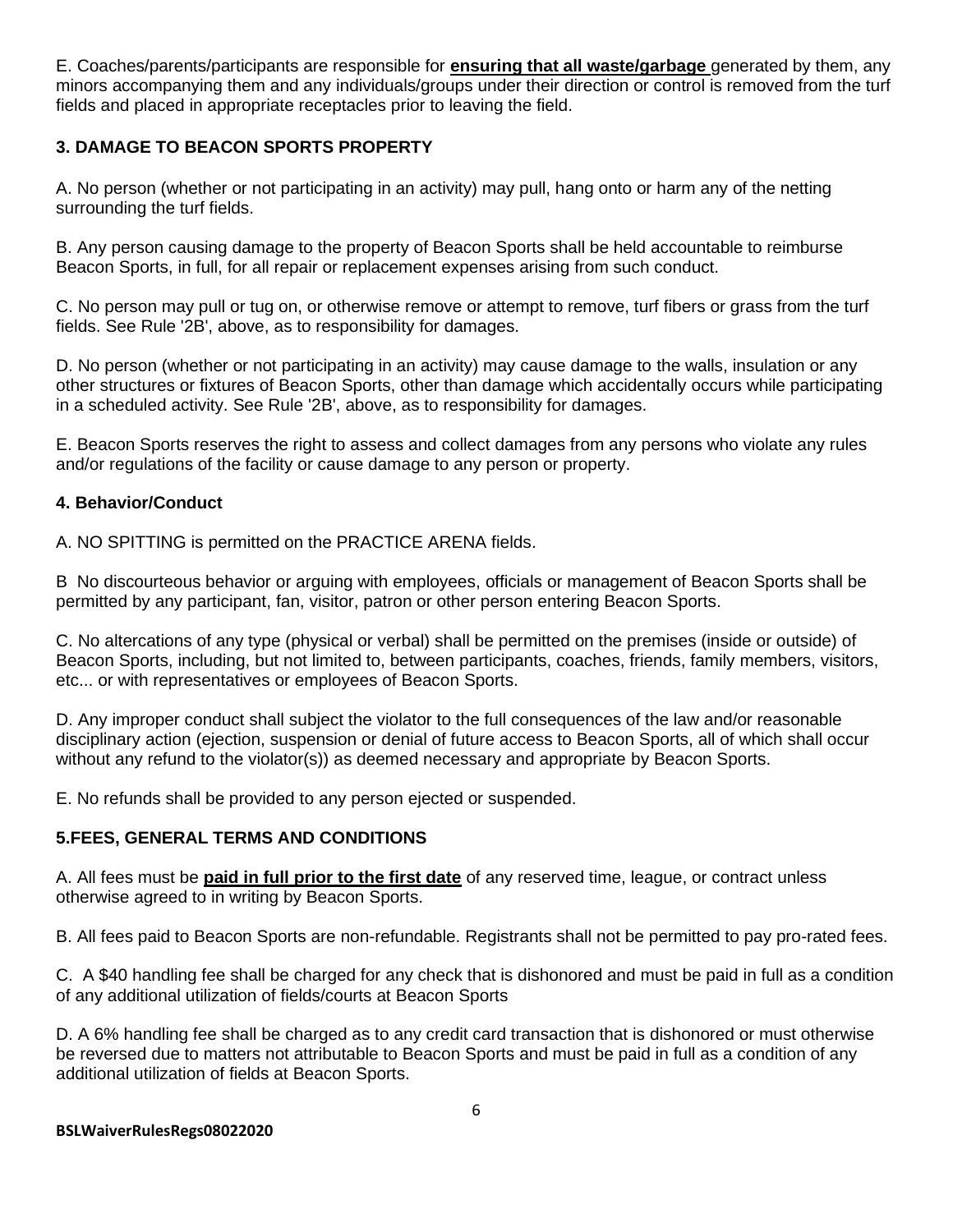E. Beacon Sports may periodically photograph activities at the facility that may result in photographs of patrons that later appear in promotional materials. By entering Beacon Sports you are consenting to being photographed while in the facility.

F. Beacon Sports reserves the right to cancel or reschedule any practice seven (7) days prior to the event or without notice if required due to acts of nature, order of local or other legal authorities, health, and weather or safety concerns.

G. Beacon Sports is a scheduled facility. Please do not enter the area of the practice field until five (5) minutes before the time designated for your activity (if available). Be respective of your scheduled times and do not stay past your allocated times as this will result in penalties or even suspensions.

H. All players should understand that as a scheduled facility time utilized during warm-up will limit the remaining time available to play a game.

I. Beacon Sports has no responsibility whatsoever for any personal belongings that are lost, disappear, left behind or may be stolen from its premises.

J. Access to team arena's shall be at the discretion of Beacon Sports and may be denied in the event of inappropriate conduct or damage to property caused, or believed to have been caused, by any member of a team. No player from any team shall be in an arena unless accompanied by a coach or other adult accepting responsibility for the conduct/behavior of all players.

| <b>Athlete / Coach INFORMATION</b> |                         |                           |                                                   |  |  |  |
|------------------------------------|-------------------------|---------------------------|---------------------------------------------------|--|--|--|
| <b>Baseball Player</b><br>$\Box$   |                         |                           | Softball Player                                   |  |  |  |
| Coach / Instructor<br>$\Box$       |                         | Athlete / Other<br>$\Box$ |                                                   |  |  |  |
| <b>FIRST NAME:</b>                 |                         | <b>LAST NAME:</b>         |                                                   |  |  |  |
| <b>TELEPHONE:</b>                  |                         | <b>EMAIL:</b>             |                                                   |  |  |  |
| DATE OF BIRTH:                     |                         | TEAM:                     |                                                   |  |  |  |
| <b>ALLERGIES:</b>                  | <b>NO</b><br><b>YES</b> |                           | If yes, provide MORE<br><b>INFO on allergies:</b> |  |  |  |
| <b>MEDICAL COND:</b>               | <b>NO</b><br><b>YES</b> |                           | If yes, provide MORE<br><b>INFO on condition:</b> |  |  |  |
| <b>EMERGENCY CONTACT</b>           |                         |                           |                                                   |  |  |  |
| <b>FIRST NAME:</b>                 |                         |                           | <b>LAST NAME:</b>                                 |  |  |  |
| <b>PHONE:</b>                      |                         |                           | <b>EMAIL:</b>                                     |  |  |  |
| <b>ACKNOWLEDGEMENT</b>             |                         |                           |                                                   |  |  |  |